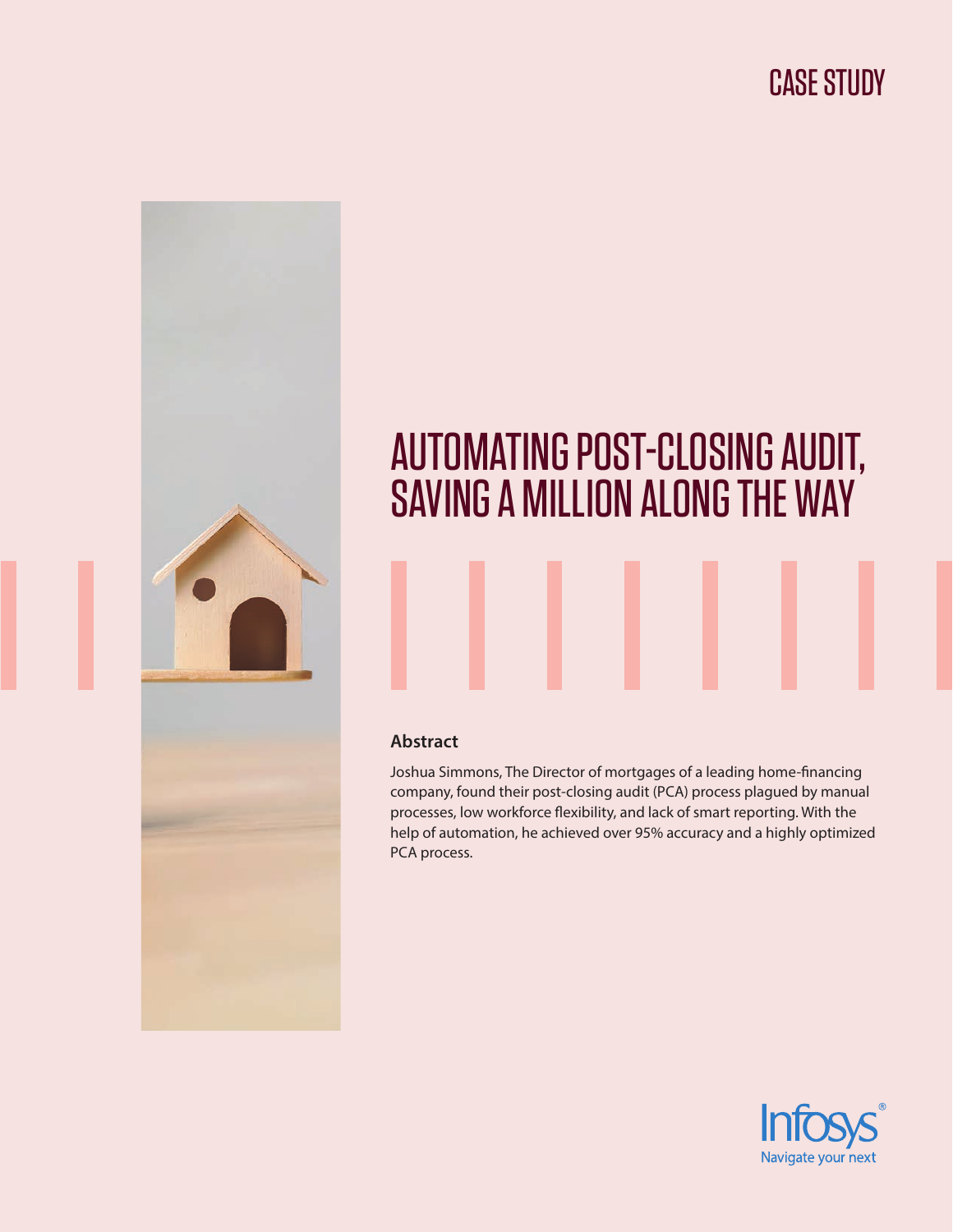

### A post-closing audit problem

As the director of mortgages for a large home financing corporation in the USA, Joshua Simmons had a lot to do. His job was to manage a team of loan officers each of whom close anywhere between 30-100 loans per month, ensuring the performance of those loan assets, and managing the post-closing audit process. In early 2020, he was concerned with the third aspect – post-closing audit (PCA).

What is PCA, you might ask. In very short terms, it's the process of determining whether a mortgage has been a

successful venture for the bank. But when you get into the nuts and bolts of it, it's a complex process, involving three key stages – document audit, classification and indexing, and data audit, with multiple factors affecting the process such as foreclosures, regulatory developments, documentary verifications, report generation, etc. For the bank, it's a tedious audit-compliant process. Why is it important? Every bank strives to minimize the number of bad loans and improve the profitability of their mortgage business. In such a scenario, attempting to audit the results of a mortgage allows the bank to minimize the chances of bad loans and improve the mortgage interest rates for future customers.

Joshua was concerned by several key challenges in his company's PCA process, which included manual steps that gave rise to errors, unanticipated mortgage volumes, manual process in key functions, lack of flexibility, and high AHT. Joshua realized that an automation-focused solution was badly needed to fix these issues.

## An automation-focused solution

Joshua communicated the challenges to Infosys BPM in March 2020, with his vision of transforming the PCA process. He elaborated the need to close more than twice the number of loans they usually close every month, along with reducing the AHT and TAT.

Infosys BPM determined that a normal

technical solution, which is rule-based or dependent on meta data, wouldn't be very accurate or scalable. Hence, a solution utilizing AI/ML is required. The automation aspect also had to be end-toend across document audit, classification and indexing, and data audit. But in no way they would be able to eliminate

human dependency. In search for an AI/ML solution, the Infosys BPM team identified Glyphx, which is an intelligent text capture automation solution developed by Mquotient Solutions Ltd., which is an empaneled partner vendor of Infosys.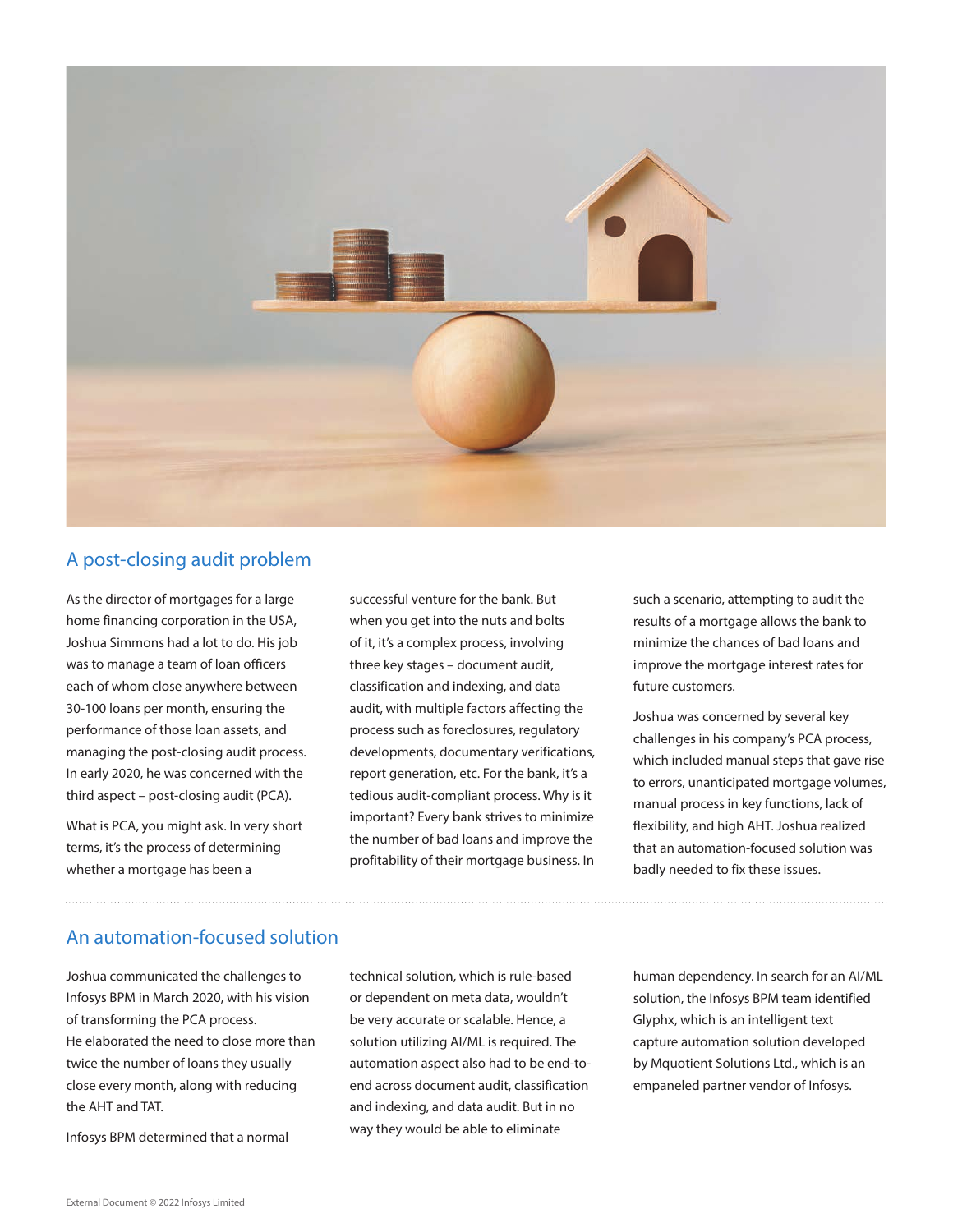#### **Approach summary**



The Infosys BPM team dove deep into the applicability and scope of the Glyphx platform, which is truly end-to-end across all the PCA activities. Post setup, the solution would index all the mortgagerelated documents, extract key data from them, and even supplement the information in specific fields or documents as needed. It offers a flexible framework to

define data validations, and even comes with over 300 in-built validations out of the box. So, Joshua and his team would be able to develop custom data validation rules according to their specific requirements. The data validation is entirely AI/ML-based, eliminating manual errors, and it helps generate accurate reports and dashboards. Further, the system is smart enough to

identify any points of inefficiency, uncover the root causes, and allows re-engineering to fix such issues. It also provides an API for deeper integration with other enterprise systems, which means custom development and UI customization are exceptionally easy.